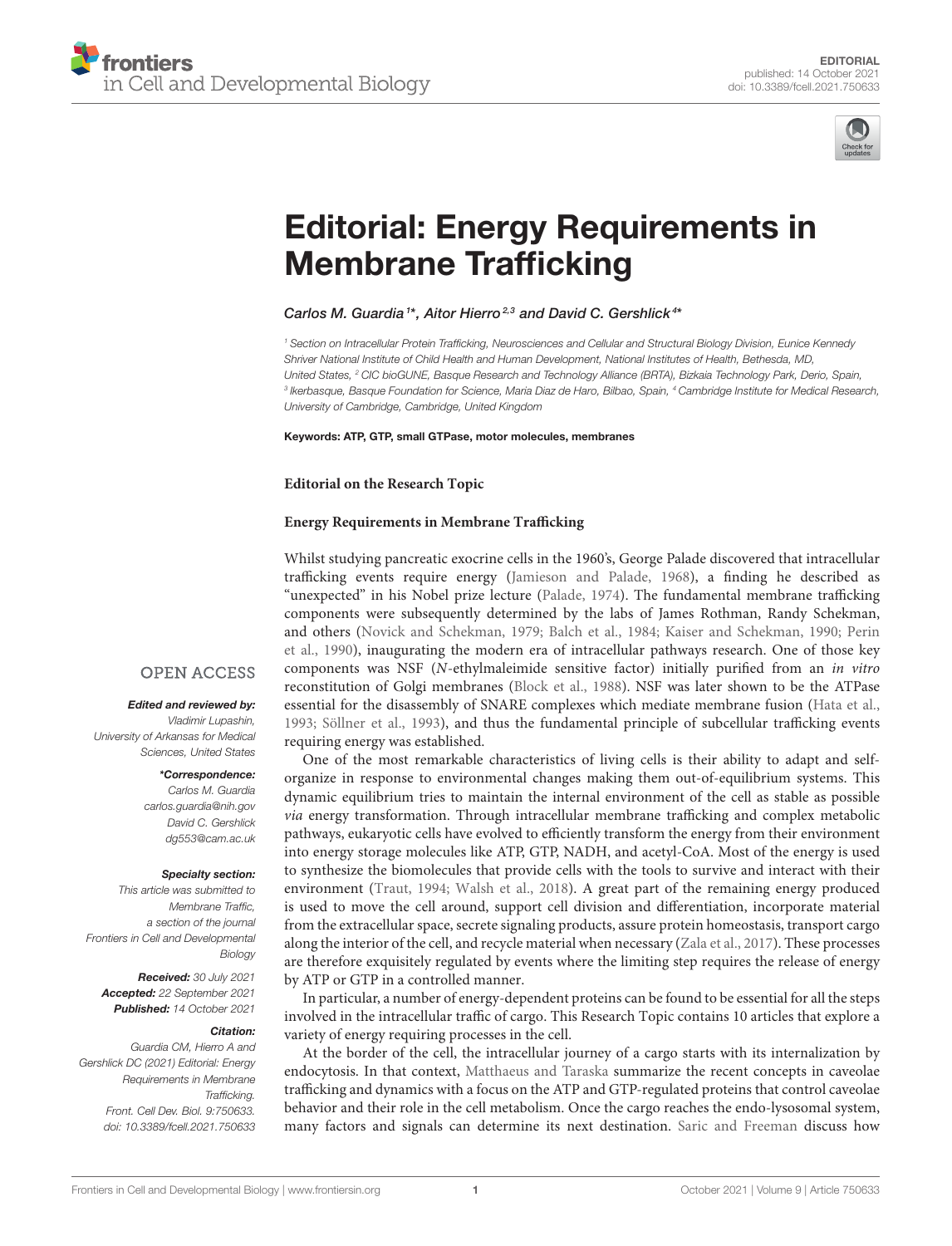controlled solute efflux along the endocytic pathway contributes to membrane tension regulation and membrane remodeling [with special emphasis on lysosomal solute transport.](https://doi.org/10.3389/fcell.2020.610689) Wang and Ye review recent exciting studies on novel transloconassociated quality control strategies that cells use for eliminating polypeptides trapped in the endoplasmic reticulum and mitochondria during de novo protein synthesis.

Small GTPases act as signaling components that regulate subcellular processes and define sub-cellular compartments. GTP-bound GTPases have the power to recruit effectors that [help shape and regulate these organelles and endosomes.](https://doi.org/10.3389/fcell.2021.679046) Adarska et al. present a summary of the often-overlooked important roles of the ARF1-5 GTPases in trafficking while Fujibayashi and Mima [cover a novel role for ARF6 as a membrane tether](https://doi.org/10.3389/fcell.2021.628910) using chemically defined reconstitution approach with purified proteins and liposomes.

Relatively large cargo (e.g., vesicles, organelles like endosomes, autophagosomes, mitochondria, or molecules such as mRNAprotein complexes) needs to be transported around the cell by the help of motor molecules such as kinesins and dyneins. These molecular machines use the energy of ATP hydrolysis to generate processive and efficient distribution of cargo and their carriers along the microtubule network of [the cell. A set of comprehensive reviews from](https://doi.org/10.3389/fcell.2021.610899) Yadav and Kunwar and [Xiang and Qiu](https://doi.org/10.3389/fcell.2020.598952) summarize our understanding of the effect of temperature on motor molecules and the cargo-mediated activation of cytosolic dynein, respectively, and address important questions whose answers will push forward the research on the growing field of intracellular transport and dynamics.

Finally, this Research Topic includes three insightful articles that put the role of intracellular trafficking in the context of disease. [Schiavon et al.](https://doi.org/10.3389/fcell.2021.624823) discuss previous work on mitochondria intracellular transport and provide an example where impaired mobility of mitochondria may be playing a central role in the pathogenesis of Charcot-Marie-Tooth (CMT) disease, a neurodegenerative disorder. Additionally, [Sneeggen et al.](https://doi.org/10.3389/fcell.2020.597608) describe how the role of intracellular trafficking in cell proliferation, epithelial to mesenchymal transition, and invasion

# **REFERENCES**

- <span id="page-1-3"></span>Balch, W. E., Dunphy, W. G., Braell, W. A., and Rothman, J. E. (1984). Reconstitution of the transport of protein between successive compartments of the Golgi measured by the coupled incorporation of N-acetylglucosamine. Cell [39, 405–416. doi: 10.1016/0092-8674\(84\)90](https://doi.org/10.1016/0092-8674(84)90019-9) 019-9
- <span id="page-1-6"></span>Block, M. R., Glick, B. S., Wilcox, C. A., Wieland, F. T., and Rothman, J. E. (1988). Purification of an N-ethylmaleimide-sensitive protein catalyzing vesicular transport. Proc. Natl. Acad. Sci. U. S. A. 85, 7852–7856. doi: [10.1073/pnas.85.21.7852](https://doi.org/10.1073/pnas.85.21.7852)
- <span id="page-1-7"></span>Hata, Y., Slaughter, C. A., and Südhof, T. C. (1993). Synaptic vesicle fusion complex contains unc-18 homologue bound to syntaxin. Nature 366, 347–351. doi: [10.1038/366347a0](https://doi.org/10.1038/366347a0)
- <span id="page-1-0"></span>Jamieson, J. D., and Palade, G. E. (1968). Intracellular transport of secretory proteins in the pancreatic exocrine cell : IV. metabolic requirements. J. Cell Biol. 39, 589–603. doi: [10.1083/jcb.39.3.589](https://doi.org/10.1083/jcb.39.3.589)

contributes to the regulation of energy consumption and metabolism during cancer progression. Lastly, [Tavares et al.](https://doi.org/10.3389/fcell.2021.622610) delineate the capacity of the HIV-1 virus to hijack key machinery of the intracellular pathway in order to ensure efficient viral replication and survival in the host.

Altogether, these contributions should give the reader an updated view of different aspects of the intracellular traffic field and a glimpse on the future directions of research in each sub-field. We hope the reader can also find the gaps and the many still unanswered questions in the field while navigating through this Research Topic: how is the motor molecules' activity regulated during development and disease progression? What is the next technology that will thrust this field into the next century of discovery? At the molecular level, how do we modulate cargo localization through targeting strategies, and in doing so, influence the adaptive requirements of a cell? How can we prevent future public health crises by manipulating the host-microorganism energy supply and demand flux? How can we generate a more comprehensive understanding of the molecular machinery of protein trafficking? The dysregulation of the machinery involved in controlling intracellular traffic is frequently associated with diseases that include cancer, developmental and degenerative diseases, and multiple immunity disorders, highlighting the urgency of unraveling the mechanisms that regulate the movement of cargo inside the cell.

# AUTHOR CONTRIBUTIONS

All authors listed have made a substantial, direct and intellectual contribution to the work, and approved it for publication.

# FUNDING

AH was funded by the Spanish Ministry of Economy and Competitiveness (BFU2017-88766-R and PID2020-119132GB-I00). DCG was funded by a Sir Henry Dale Fellowship awarded from the Wellcome Trust/Royal Society (Grant No. 210481).

- <span id="page-1-4"></span>Kaiser, C. A., and Schekman, R. (1990). Distinct sets of SEC genes govern transport vesicle formation and fusion early in the secretory pathway. Cell 61, 723–733. doi: [10.1016/0092-8674\(90\)90483-U](https://doi.org/10.1016/0092-8674(90)90483-U)
- <span id="page-1-2"></span>Novick, P., and Schekman, R. (1979). Secretion and cell-surface growth are blocked in a temperature-sensitive mutant of Saccharomyces cerevisiae. Proc. Natl. Acad. Sci. U. S. A. 76, 1858–1862. doi: [10.1073/pnas.76.4.1858](https://doi.org/10.1073/pnas.76.4.1858)
- <span id="page-1-1"></span>Palade, G. E. (1974). Intracellular aspects of the process of protein secretion. Nobel Lecture 1–30. Available online at: [https://www.nobelprize.org/uploads/2018/](https://www.nobelprize.org/uploads/2018/06/palade-lecture.pdf) [06/palade-lecture.pdf](https://www.nobelprize.org/uploads/2018/06/palade-lecture.pdf) (accessed September 29, 2021)
- <span id="page-1-5"></span>Perin, M. S., Fried, V. A., Mignery, G. A., Jahn, R., and Südhof, T. C. (1990). Phospholipid binding by a synaptic vesicle protein homologous to the regulatory region of protein kinase C. Nature 345, 260–263. doi: [10.1038/345260a0](https://doi.org/10.1038/345260a0)
- <span id="page-1-8"></span>Söllner, T., Whiteheart, S. W., Brunner, M., Erdjument-Bromage, H., Geromanos, S., Tempst, P., et al. (1993). SNAP receptors implicated [in vesicle targeting and fusion.](https://doi.org/10.1038/362318a0) Nature 362, 318–324. doi: 10.1038/362 318a0